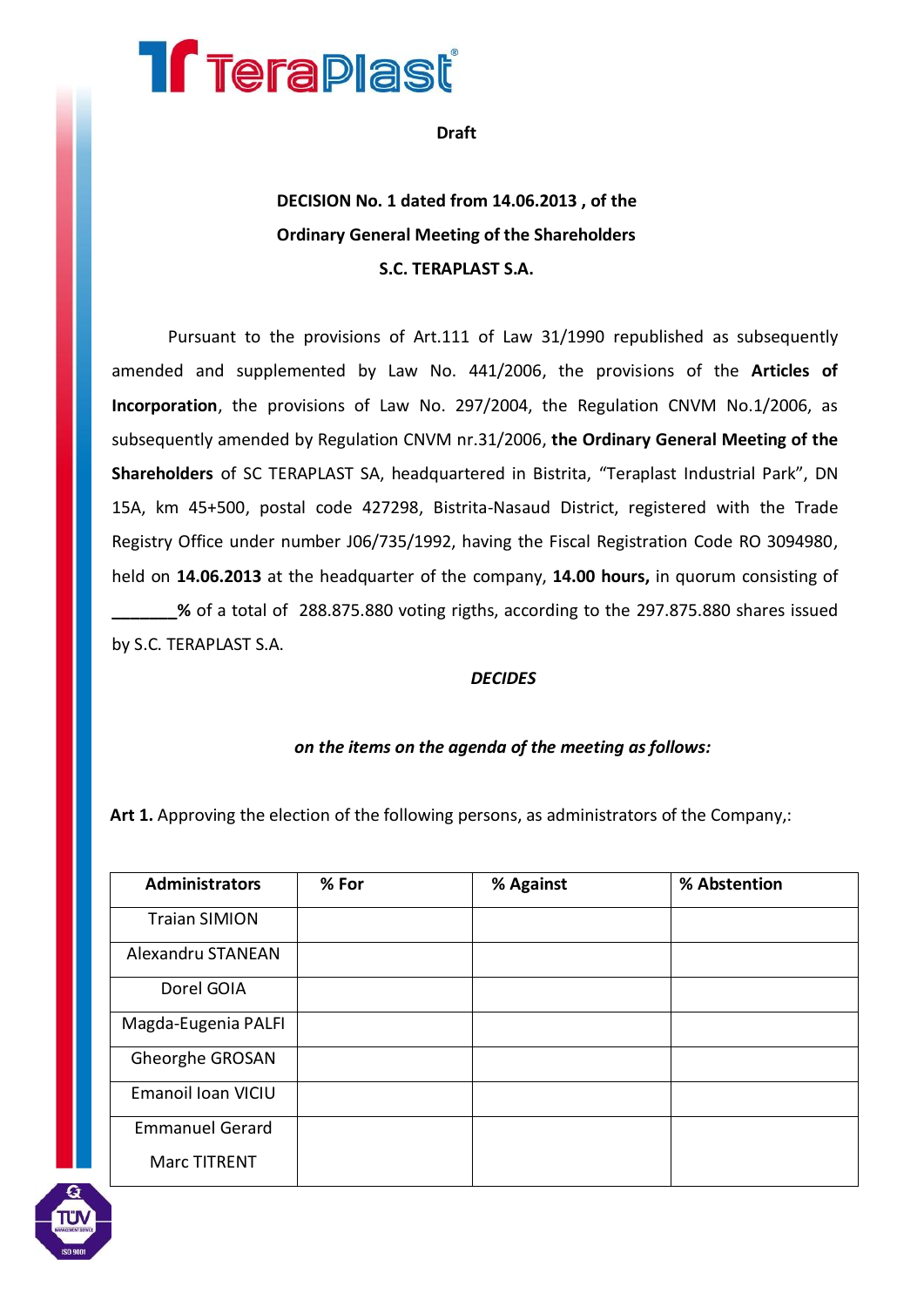**Art 2.** Approving the proposal regarding the validity of the mandate given to Council of Administration members to be of 4 (four) years, starting from 14.06.2013 until 14.06.2017.

**Structure of the vote : \_\_\_\_% for, \_\_\_\_% against, \_\_\_\_% abstention**

**Art 3.** Mandating Mr. Alexandru Stanean and Mr. Gheorghe Grosan, in negociating and signing the mandate contracts of the administartors, on behalf and for the company.

 **Structure of the vote : \_\_\_\_% for, \_\_\_\_% against, \_\_\_\_% abstention**

**Art 4.** Approving the registration date defined as the date to identify the shareholders touched by the effects of the decisions approved by the Ordinary General Meeting of the Shareholders to be July, the 2nd 2013.

**Structure of the vote : \_\_\_\_% for, \_\_\_\_% against, \_\_\_\_% abstention** 

**Art 5.** Mandating the Chairman of the Council of Administration , Mr. Traian Simion, in signing the Decision of the Ordinary General Meeting of the Shareholders, on behalf and for all Shareholders participating in the meeting.

**Structure of the vote : \_\_\_\_% for, \_\_\_\_% against, \_\_\_\_% abstention**

**Art 6.** Mandating the legal adviser of the Company, Kinga Vaida, identified with identity card Series X.B. no. 370326, issued by the Police Department of Bistrita, on 26.06.2012, to carry into effect all the formalities to register the Decision of the Ordinary General Meeting of the Shareholders, with the Trade Registry Office from Bistrita-Nasaud Tribunal, and to publish it in " Monitorul Oficial al Romaniei", Part IV.

**Structure of the vote : \_\_\_\_% for, \_\_\_\_% against, \_\_\_\_% abstention**